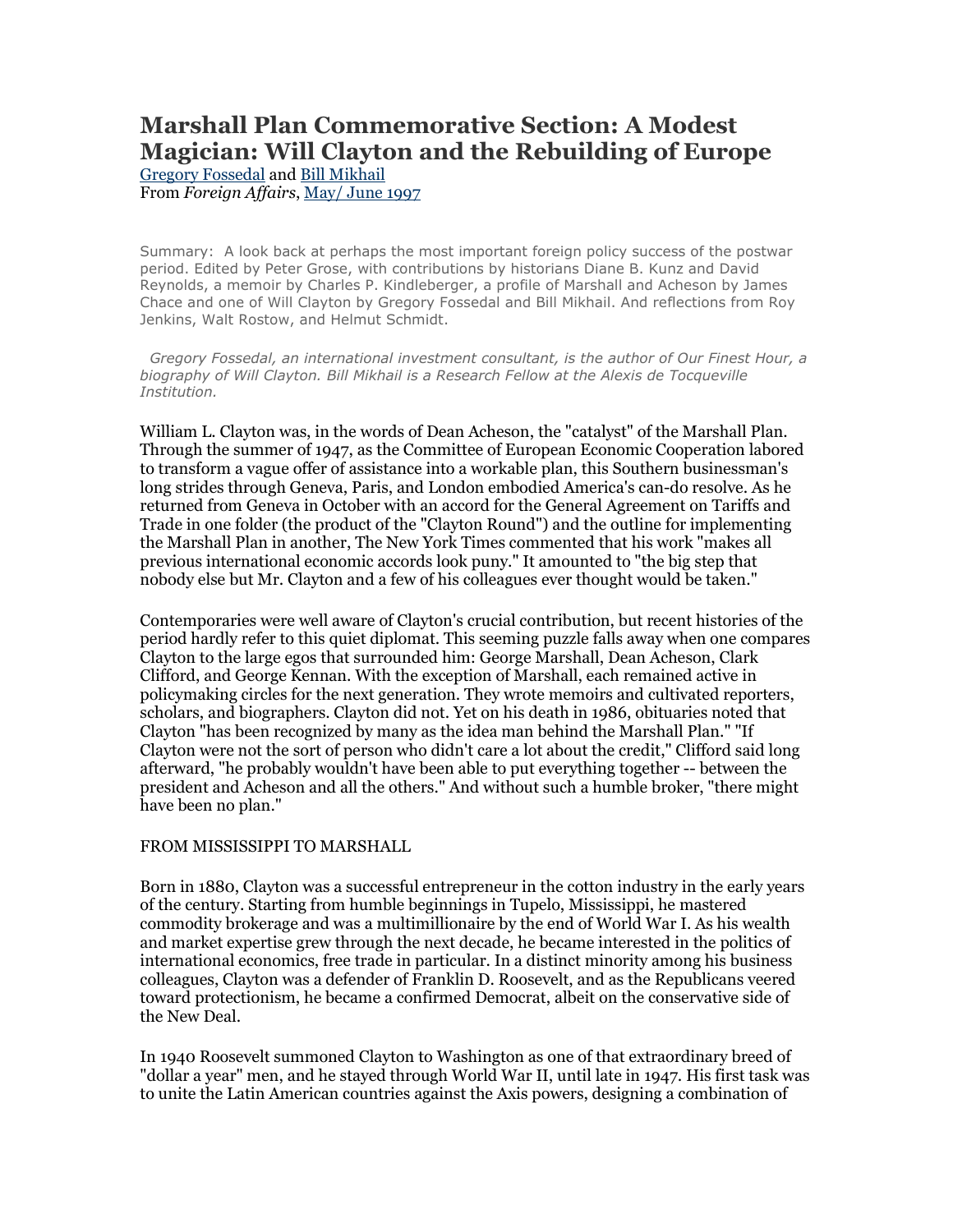credits and liberalized trade to put substance into the Good Neighbor rhetoric. Deploying all the tricks he had learned in commodities trading, he directed the "Warehouse War," a huge American effort to locate and stockpile key raw materials, thereby denying access to Germany and Japan. Clayton and a cadre of young aides from the world of finance borrowed, cajoled, and stole graphite, rubber, and tungsten from sources close to the enemy.

Clayton's real passion, however, was not winning the war but building the peace. Early on he began thinking about the lessons of the First World War, concluding that the Allies had to avoid another Versailles settlement with its huge reparations and debts, vicious currency devaluations, and punitive obstructions to free trade. For Clayton, reduction in trade barriers and stable currency went hand in hand. Stable money certainly brought low inflation and manageable interest rates, but it also underpinned free trade. Without agreements and institutions that ensured a level monetary playing field, countries would always be tempted to resort to currency devaluation as a means of protecting themselves from competition. Tariffs or quotas would follow close behind.

Roosevelt named Clayton assistant secretary of state in December 1944; Truman later promoted him to under secretary for economic affairs. His conduct of foreign economic policy from late 1944 was driven, one might even say obsessed, by the goals of free trade and monetary stability. Unlike more senior American decision-makers, he knew economics not as a scholar but as an international commodities dealer with firsthand experience with currency fluctuations, interest rates, inflation, and their sensitive interrelationships. Not attracted by the social democracy popular in postwar Europe, Clayton firmly believed in capitalism, and among the Marshall Plan's virtues would be that it would help spark economic growth in Europe based on the principles of free enterprise. Equally important, American aid would lure Europe into reducing trade barriers, which was essential to preserve the peace.

As his colleague, Under Secretary Dean Acheson, took charge of the aid program to Greece and Turkey in early 1947, Clayton began to fit the Truman Doctrine into a larger scheme, his long-standing plans for the postwar recovery. The result was the first of two memorandums that were the first glimmerings of the Marshall Plan. The memo was actually a set of socalled talking points: declarative sentences, usually one per paragraph, intended to guide oral briefings before Acheson, Marshall, and, when the occasion arose, the president. Writing on March 5, 1947, with the authority of a seasoned financier and the experience of a by now shrewd diplomat, Clayton argued that the military aid of the Truman Doctrine could only be the start. It was an essential stopgap measure, but soon the United States would have to pursue a broader, more ambitious program of economic growth for all of Europe. For a project of such scope, the administration would need the full support of the American people, and the effectiveness of the public relations effort would in turn depend on European countries' steps to get their economies in order, with American aid offered as an inducement. After the carrot came the artfully crafted stick: "The United States does not wish to interfere in the domestic affairs of any country, but countries to which it extends financial aid must put their internal affairs in order." It made greater economic sense to spend significant sums and be demanding on substance, Clayton argued, than to dribble out aid but get no reforms.

## PRINCIPLE AND PERSUASION

Acheson, for one, was impressed, and through Acheson and Clayton's subsequent meetings with journalists and members of Congress, the concept began to take hold. It soon became clear that it would be easier to get billions of dollars for a serious, broad-based economic program from which America too would benefit than a few hundred million dollars for "piecemeal proposals," as James Reston of The New York Times put it. Clayton and Acheson understood that in a democracy, broad support for foreign policy requires a diplomacy of